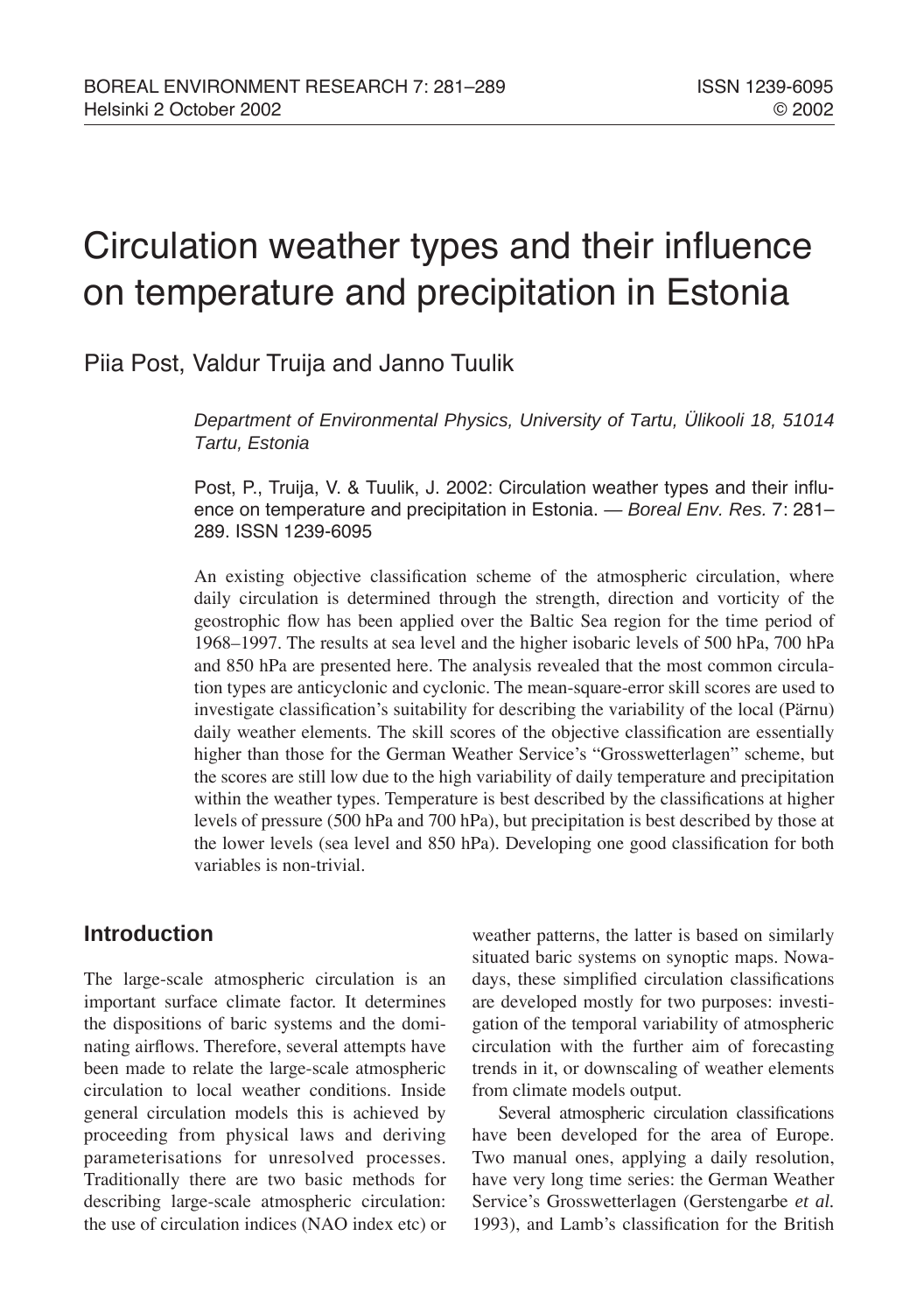

**Fig. 1**. Locations of classifications. Numbers mark the 16 points, applying Jenkinson and Collison (1977) scheme for the Baltic Sea area; stars mark the original location.

Isles (Lamb 1972). The other group of classifications, called "automatic" or "objective" classifications, have increased in popularity with the development of computer technology (Yarnal 1993).

Grosswetterlagen (GWL) is a planetary scale classification that is especially applicable for Central Europe (Bissoli and Dittmann 2001). Post and Tuulik (1999), and Keevallik *et al.* (1999) investigated the suitability of the GWL to describe the weather elements variability in Estonia. Their results show that the dispersion of meteorological elements within the weather types is very large, and several weather patterns could be interpreted for Estonia independently from the interpretations for Central Europe (Post and Tuulik 1999). The horizontal scale of the classification is much larger than the scale of cyclones and anticyclones, (which actually determine the circulation at higher midlatitudes), and since the process of classifying begins in the middle of the area, it does not work for peripheries (the Baltic Sea area already belongs to periphery).

Therefore, our goal was to introduce a synoptic scale, automatic classification for the Baltic Sea region atmospheric circulation, and to prove that the connections with meteorological parameters are stronger compared to GWL.

The chosen scheme for atmospheric circulation was developed by Jenkinson and Collison (1977) (JC) and was initially used for the British Isles region. It was designed as an automatic version of Lamb's classification. The circulation pattern for a given day is described using the locations of the centers of high and low pressure that determine the direction of the geostrophic airflow. It uses coarsely gridded pressure data and is therefore easily applicable in any area with available data. Besides the British Isles this method has already been exploited in several other European regions: the Netherlands (Buishand and Brandsma 1997), Sweden (Linderson 2001) and Portugal (Trigo 2000).

## **The classification of weather types**

We applied the JC classification for the Baltic Sea area, centered at 60°N, 22.5°E. The scheme was used independently for the data at sea level and at 850 hPa, 700 hPa and 500 hPa isobar levels. The daily air pressure and geopotentional height data used in this study originated from NCEP/NCAR reanalysis (Kalnay *et al.* 1996).

The data values from 16 points (shown in Fig. 1) were used to calculate the following geostrophic airflow indices: the zonal or westerly flow, and the meridional or southerly flow. Combining of these two gives the resultant flow (*F*) and the direction of the flow. The westerly shear vorticity and the southerly shear vorticity were calculated analogically, the sum of these gives the total vorticity (*Z*). The latter describes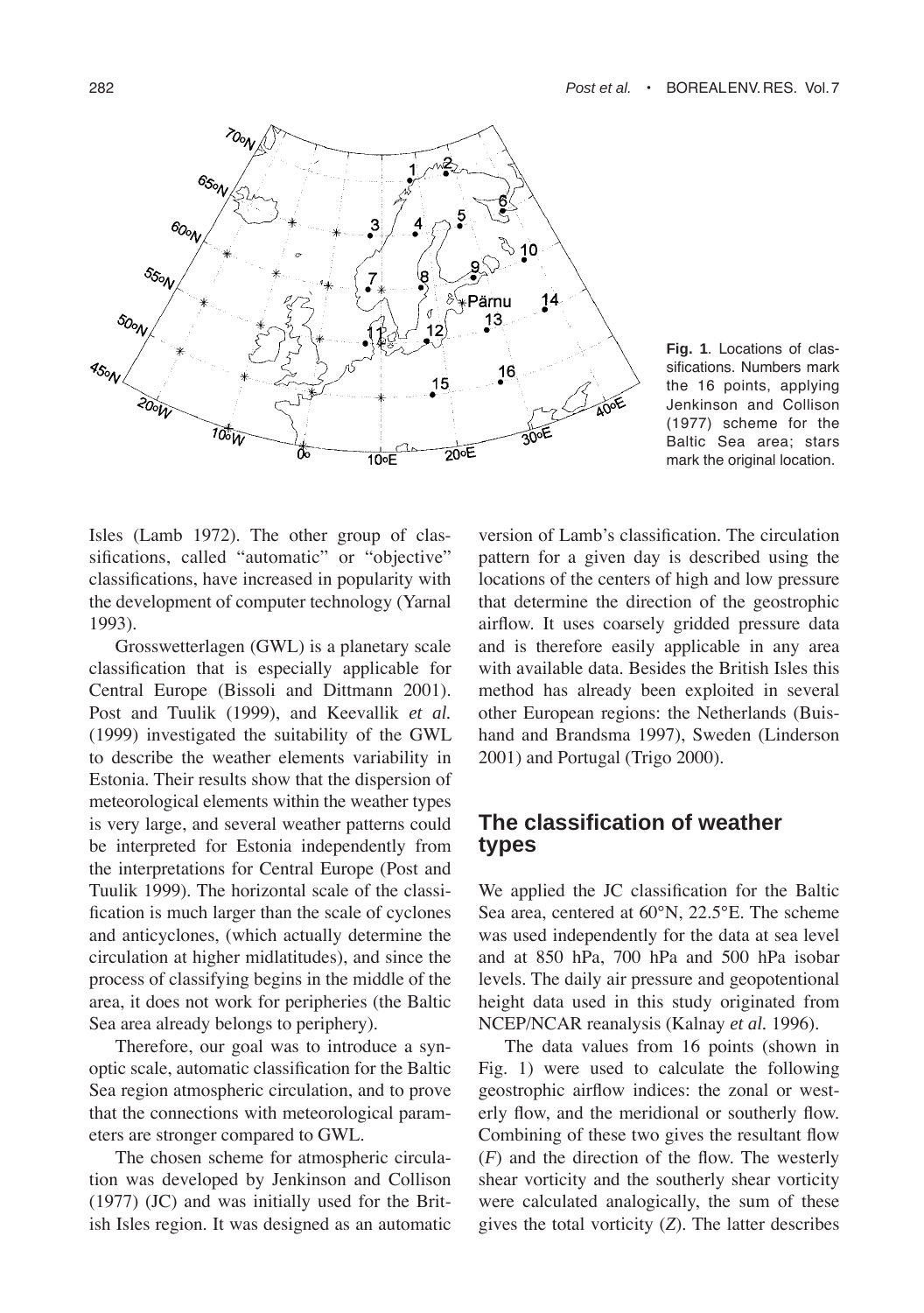the rotation of the atmosphere, positive values correspond to cyclonic circulation and negative to anticyclonic. The equations for these indices can be found in Jenkinson and Collison (1977). We have adjusted the constants that account for relative differences between the grid point spacing in the east–west and north–south direction to account for the more northerly location of our classification compared to the original application. The geostrophic resultant flow *F* units are expressed as hPa per 10° latitude at 60°N (each unit is equivalent to  $0.56$  m s<sup>-1</sup>). The (geostrophic) vorticity *Z* units are expressed as hPa per 10° latitude at 60°N, per 10° latitude. 100 units are equivalent to 0.40 times the Coriolis parameter at 60°N.

The weather types are defined by comparing the numeric values of *F* and *|Z|*:

- if 
$$
\frac{|Z|}{F}
$$
 < 1, the airflow is straight and the atmo-

spheric circulation is classified into eight directional weather types according to the direction of the airflow (N, NO, O, SO, S, SW, W, NW).

- If  $\frac{|Z|}{F} > 2$ , the airflow is strongly cyclonic

 $(Z > 0)$  or anticyclonic  $(Z < 0)$ , and the atmospheric circulation is classified into synoptic C (cyclonic) or A (anticyclonic) type, respectively.

 $-$  If  $1 \leq \frac{|Z|}{F} \leq 2$ , the airflow is partly cyclonic or anticyclonic, and the atmospheric circulation is classified into 16 hybrid types according to the direction of atmospheric rotation and the direction of the airflow (CN, CNO, CO,

CSO, CS, CSW, CW, CNW, AN, ANO, AO, ASO, AS, ASW, AW, ANW).  $-$  If the airflow is weak, an unclassified

weather type (U) occurs:  $|Z| < \frac{1}{5}\sigma_z$  and , where  $\sigma_z$ ,  $\sigma_{\text{WF}}$  and  $\sigma_{\text{SF}}$ are the standard deviations of total vorticity, westerly and southerly flow, respectively.

In the original scheme one numeric threshold was set to distinguish the unclassified type from the others. We adapted the scheme also for higher levels, where the strenght of the flow is greater than at the sea level. Therefore, the threshold values were related to the standard deviation of airflow indices.

### **The Baltic Sea region atmospheric circulation description using weather types**

The Baltic Sea and its adjacent coasts form a region where the influences of the climatic zones of Northwestern, Central and Northeastern Europe meet and mingle (Mietus 1998). The climate of this region is controlled, perhaps more than that in other parts of Europe, by the main great pressure systems that govern the air flow over the continent: the Islandic low, and the Azores high. Additionally, in winter, the branch of the Asian maximum that extends to the Southern Europe and the polar high pressure region are important. In winter both the Islandic low and the Azores maximum strengthen, and this results in westerly and southwesterly flow over the Baltic and a relatively mild climate over the region. But when the Islandic minimum is weakened and shifted westwards towards the American coast, the influence of Arctic is prevailing. In this case northerly and northeasterly winds blow and this causes cold and severe conditions. The mean flow is especially intensive in January. In February and March the intensity of the mean flow over the Baltic region decreases, becoming at its weakest in April. Also in May the pressure gradient is very weak.

In summer, the atmospheric pressure distribution is different. As the northern hemisphere heats more than the southern one, subequatorial zones of low pressure shift to north and with this the subtropic zone of high pressure shifts to north. High pressure regions form over the oceans, the ocean low pressure centers weaken and the Azores maximum strengthens. Over the Asian continent pressure is much lower in comparison to winter. In June and July, the mean flow could be specified as northwesterly to westerly. In August, the mean pressure gradient starts to increase again.

All these features of the Baltic Sea region atmospheric circulation are present in our data and can be seen in the compounded results pre-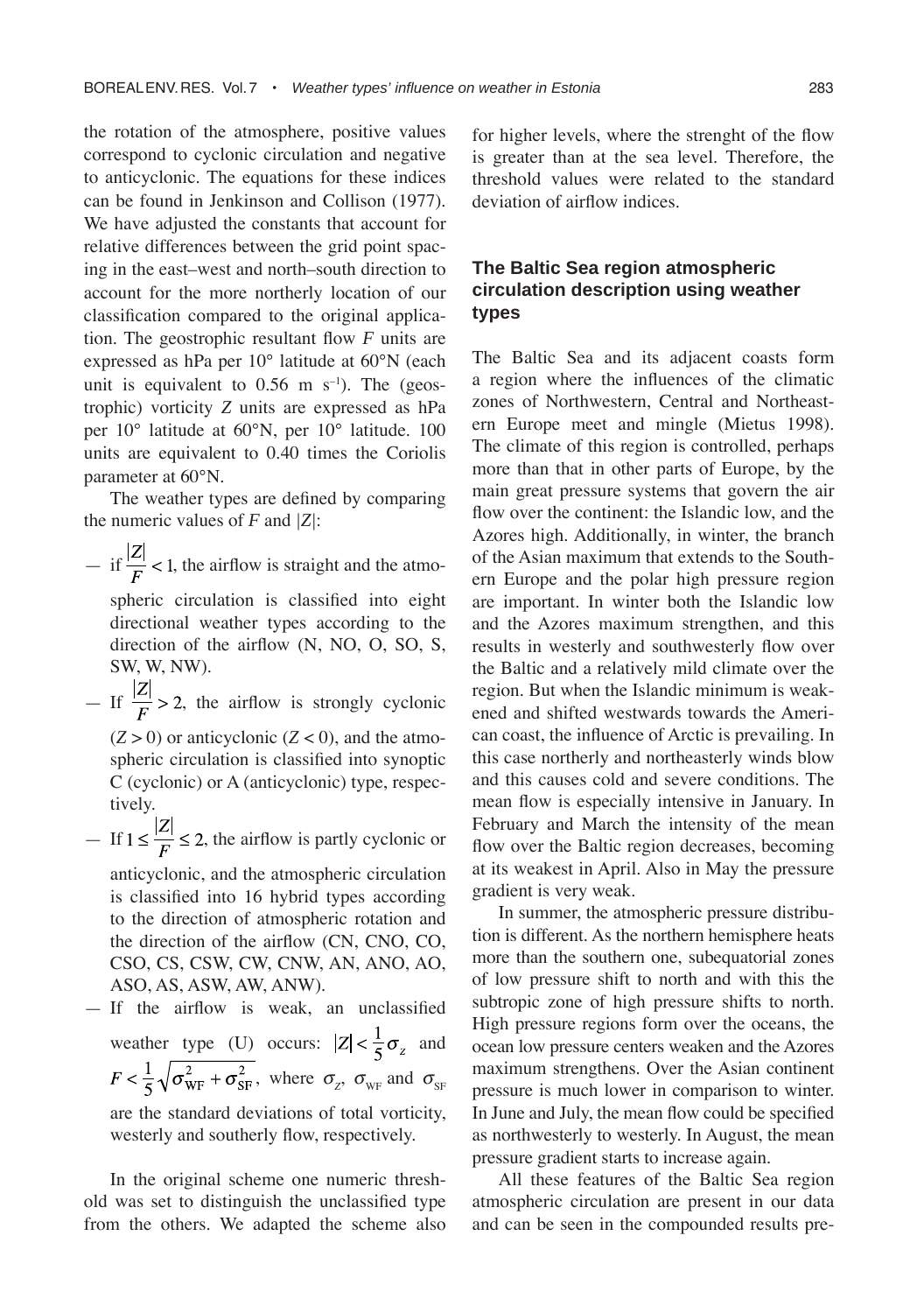sented in Table 1 and Fig. 2. In Fig. 2 the fields of normalized sea level air pressure for all SLP classified types are presented. To reduce the influence of very high and low pressures, the fields were normalized: for the highest pressure of the region it was assigned a value of 1, and for the lowest region a value of  $-1$ , therefore the units are relative. The highest and the lowest pressure areas are marked with a "+" and "-" respectively and the isolines are drawn after every 0.15. The pressure patterns are easily interpreted. In case of synoptic types, the anticyclone (A) or cyclone (C) sits in the middle of the area. In case of directional types, the pair consisting of cyclone and anticyclone determines the airflow. At the time of hybrid types the air pressure distribution is similar to the respective directional one, only the centre of the region is more influenced by the anticyclone or cyclone.

Seasonal pressure distributions are also pre-

sented. During the cold half of the year stronger pressure gradients were observed, but mostly the pressure pattern of different weather types appeared similar in all seasons. There were some exceptions. The N type in winter: because of the well pronounced low, the air flow to the Baltic proper was from the Atlantic, in summer vice versa from the Arctic. The O type in winter: the strong Siberian high caused the airflow from southeast. In summer during this type the main flow is from northeast, from the Arctic.

The dominating weather types for all seasons were anticyclonic (A) and cyclonic (C). This contradicts the well-known fact that the annual mean number of cyclones (132) passing over Estonia (and the whole Baltic region) is much larger than the number of anticyclones (65) (Prilipko 1982). The contradiction could be explained by the fact that the cyclones move faster and have smaller dimensions. Linderson (2001), who introduced

|                          | Table 1. Occurrences of weather types (%) for the 500 hPa isobar level (500GPH) and the sea level (SLP) clas- |  |  |  |  |
|--------------------------|---------------------------------------------------------------------------------------------------------------|--|--|--|--|
|                          | sification for the Baltic Sea region (1968–1997) and for Southern Scandinavia (1881–1995) for comparison from |  |  |  |  |
| Linderson $(2001)$ = LL. |                                                                                                               |  |  |  |  |

| Weather type | 500GPH Year | SLP Dec Jan Feb | SLP Jun Jul Aug | SLP Year | LL Year |
|--------------|-------------|-----------------|-----------------|----------|---------|
| Α            | 17.5        | 18.7            | 19.0            | 19.3     | 17.0    |
| $\mathsf C$  | 15.1        | 11.7            | 18.7            | 14.6     | 10.7    |
| N            | 4.4         | 3.0             | 6.5             | 4.5      | 3.3     |
| <b>NO</b>    | 1.1         | 1.7             | 3.6             | 2.7      | 1.9     |
| $\circ$      | 0.6         | 2.1             | 2.0             | 2.3      | 2.5     |
| <b>SO</b>    | 0.9         | 3.3             | 1.4             | 2.4      | 3.8     |
| S            | 3.6         | 7.1             | 3.4             | 5.5      | 4.4     |
| SW           | 9.5         | 9.6             | 7.7             | 8.7      | 7.7     |
| W            | 11.3        | 10.0            | 5.4             | 7.9      | 11.3    |
| <b>NW</b>    | 9.5         | 6.9             | 4.4             | 5.6      | 7.7     |
| AN           | 1.4         | 0.9             | 2.2             | 1.6      | 1.1     |
| <b>ANO</b>   | 0.4         | 0.7             | 1.6             | 1.3      | 0.8     |
| AO           | 0.3         | 0.6             | 1.3             | 1.1      | 1.1     |
| ASO          | 0.3         | 1.1             | 1.0             | 1.3      | 1.4     |
| AS           | 1.3         | 2.4             | 1.3             | 1.9      | 1.4     |
| <b>ASW</b>   | 2.7         | 3.4             | 1.9             | 2.7      | 2.2     |
| AW           | 3.8         | 3.4             | 1.8             | 2.8      | 3.3     |
| ANW          | 3.6         | 2.6             | 1.6             | 1.9      | 2.5     |
| CN           | 1.3         | 1.0             | 2.3             | 1.5      | 1.1     |
| <b>CNO</b>   | 0.4         | 1.0             | 1.3             | 1.0      | 0.5     |
| CO           | 0.3         | 0.7             | 0.6             | 0.8      | 0.8     |
| CSO          | 0.3         | 0.7             | 0.5             | 0.6      | 0.8     |
| CS           | 1.3         | 0.9             | 1.3             | 1.4      | 1.1     |
| <b>CSW</b>   | 2.8         | 1.8             | 3.0             | 2.4      | 2.2     |
| CW           | 3.3         | 2.5             | 2.9             | 2.5      | 2.5     |
| <b>CNW</b>   | 2.9         | 1.8             | 1.5             | 1.4      | 1.9     |
| U            | 0.4         | 0.3             | 1.8             | 0.7      | 4.9     |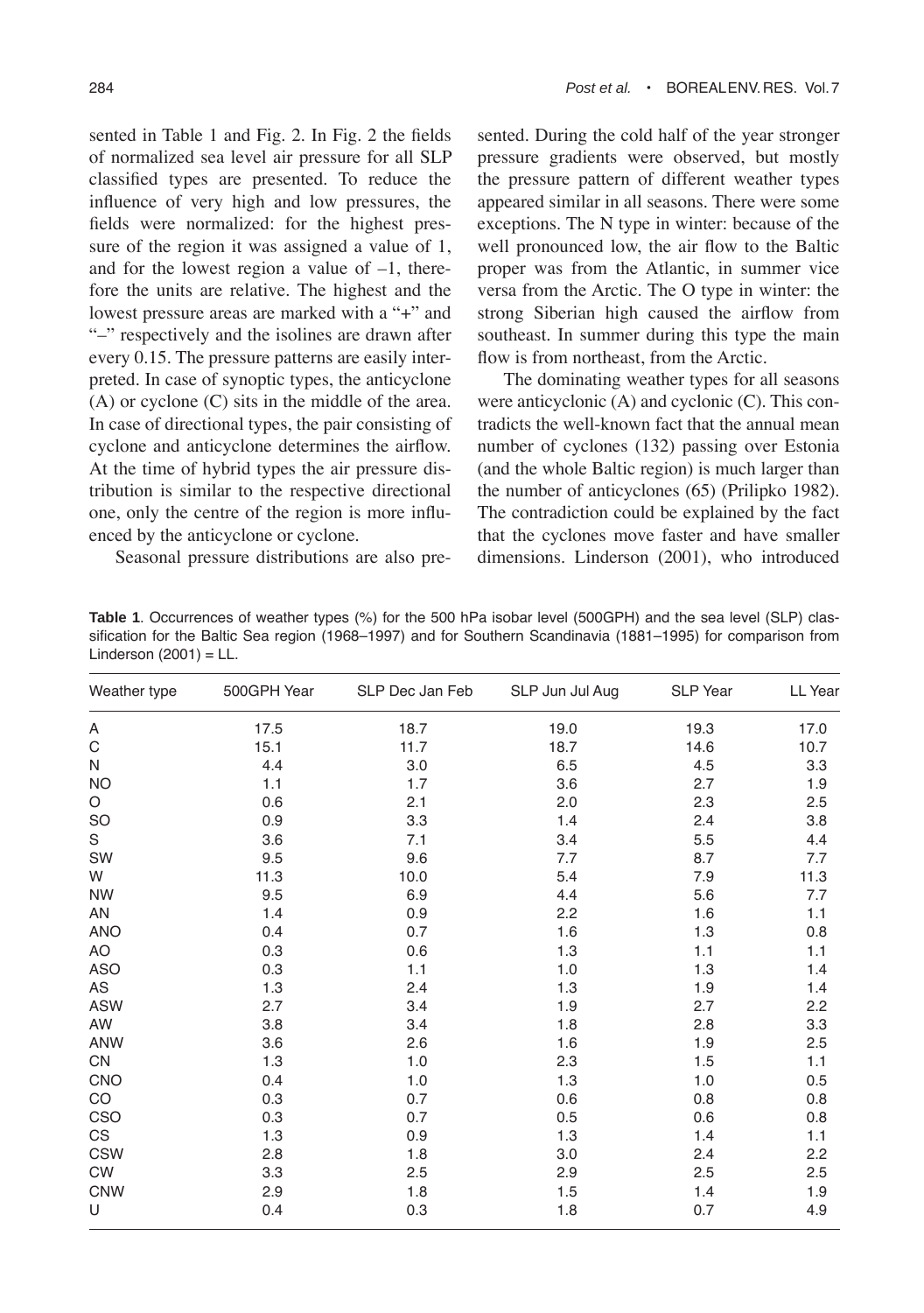

**Fig. 2**. Normalized annual mean sea level pressures (in relative units) of SLP weather types for the period 1968-1997. In parenthesis are shown the relative occurrences of weather types. N, NO, O, SO, S, SW, W, NW = directional types for different directions; AN, ANO, etc = anticyclonic hybrid types; CN, CNO, etc. = cyclonic hybrid types; A= anticyclonic;  $C =$  cyclonic and  $U =$  unclassified type.

the JC classification for the area, with the centre at 55°N, 15°E, also supports the dominance of anticyclonic weather. Her results are presented in the last column of Table 1. Summer was the season of the largest contribution of the cyclonic vorticity (if to take the C type and cyclonic hybrids together then 32.2% of days).

The Baltic region lies in a zone of highly variable westerlies. The main flow directions came out from the occurence distribution of the weather types in different seasons (Table 1): in winter the W, SW and S types were the prevailing directional types, and out of four seasons the directional types had the largest contribution (48.3%) (because of the large pressure gradient). The low values of pressure gradients in spring and summer were observed also from the lower load of directional types in these seasons: 38.8% and 34.5% respectively. The classification agrees with the fact that at the 500 hPa level the westerly flow is stronger than at sea level, and the easterly weather types vanish.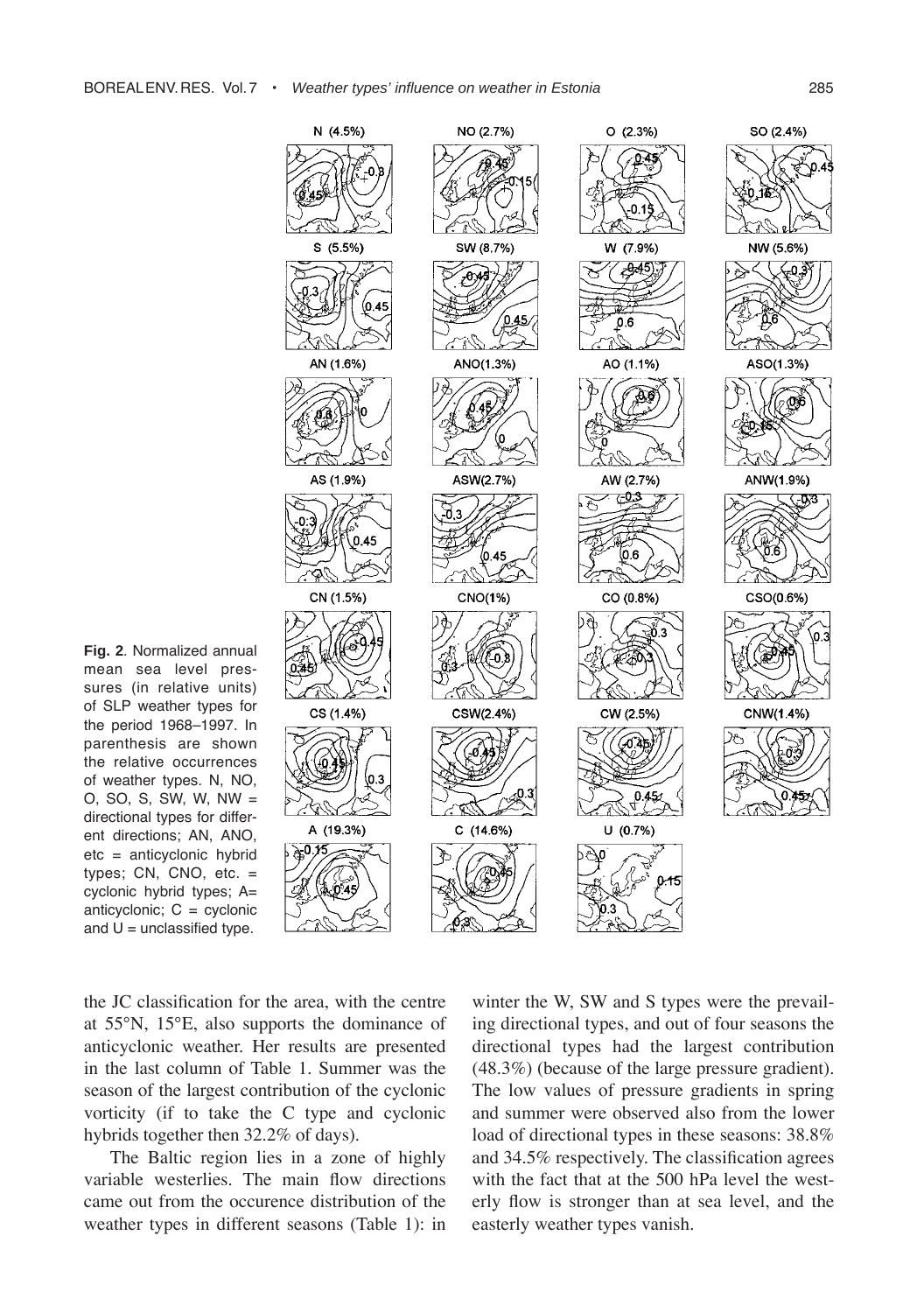

**Fig. 3**. Mean squared error skill scores (%) for the predicted daily values of (a) temperature, (b) precipitation sums and (c) precipitation occurrence at Pärnu in the period 1968-1997. The abbreviations are the same as in Table 2.

#### **Classification deficiencies**

The JC scheme is a simple synoptic scale atmospheric circulation classification. We have taken the scheme as it is without making any substantial modifications, but there are some approximations and deficiencies what should be considered when interpreting the results.

The scheme uses geostrophic approximation that is physically justified only for the free atmosphere. The geostrophic wind speed overestimates the real wind speed in cyclonic motion and underestimates it in anticyclonic motion. For large-scale motions in midlatitudes the discrepancy is about  $10\% - 20\%$ , and inside intense cyclones even larger discrepancies can occure. In the JC classification scheme for calculating the flow  $F$ , the means of pressures in two or three points are used. In case of a high curvature of isobars, this averaging causes a pressure gradient and consequently an underestimation of the flow strength. This averaging amplifies the difference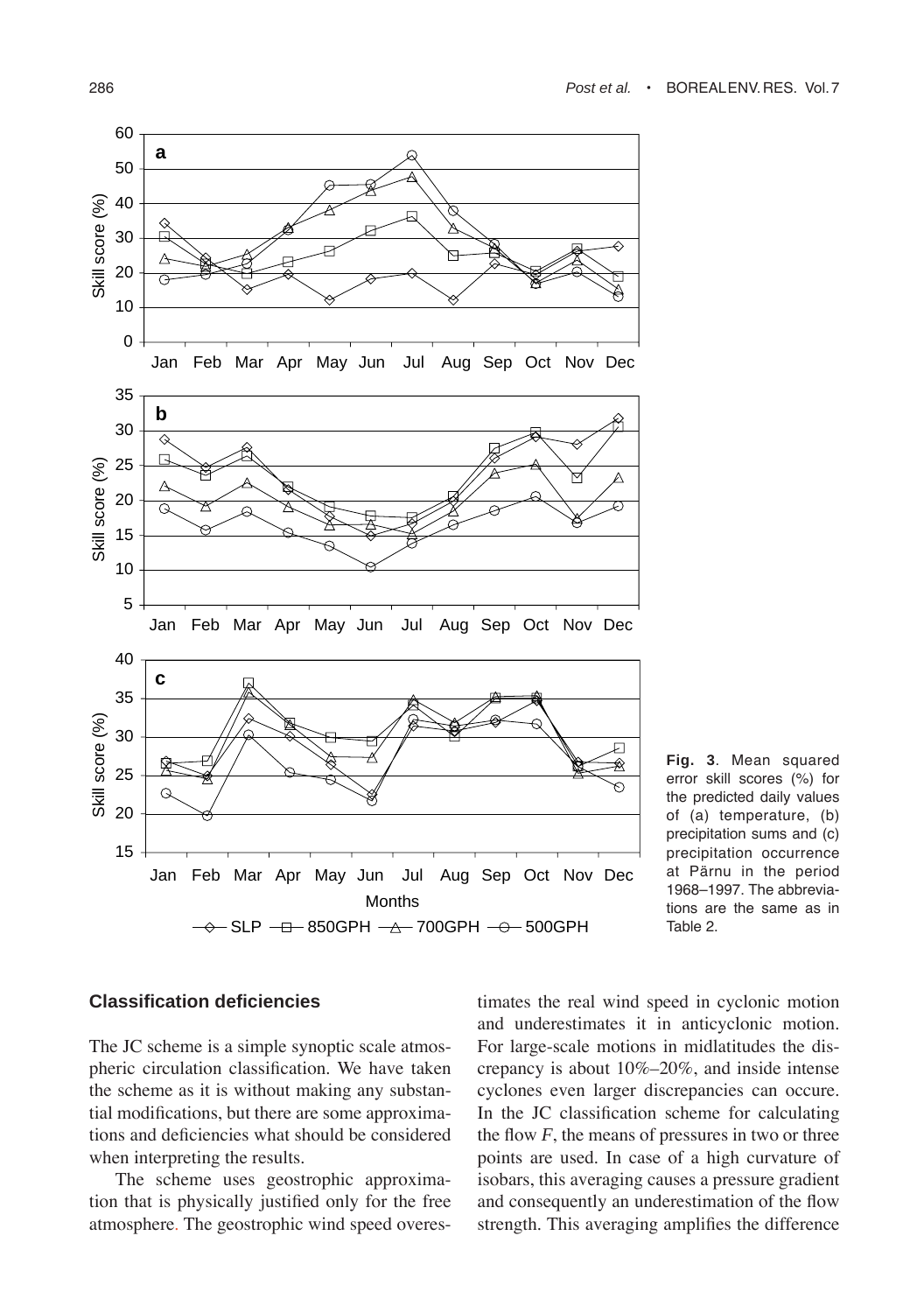of the geostrophic wind from the gradient wind in case of anticyclones, and decreases the difference in case of cyclonic motion.

The weather types were defined using numerical thresholds for circulation indicies. The only ground for concrete numerical values of thresholds is that the resulting mean pressure fields show different circulation patterns. But, the procedure of comparing *Z* to *F* (or dividing *Z* to *F*) kicks out many combined cases of high cyclonic vorticity, high wind speeds and powerful weather events from cases of cyclonic weather type. And from the mean pressure fields (Fig. 2) it is clearly seen that the classes NO, O, S and SW show a clear cyclonic cuvature. This also explains in part the anticyclonic prevailing: some cases of cyclonity are included into directional types.

## **The influence of weather types on the daily temperature and precipitation**

One of our purposes was to investigate the influence of atmospheric circulation on the meteorological regime of the Baltic region. Under research were data from several meteorological stations in Estonia, but the results coincided to such extent that only results from Pärnu meteorological station (58.37°N, 24.50°E) are presented here. The location of Pärnu on the eastern coast of the Baltic Sea is shown in Fig. 1. Daily deviations from the long-term monthly mean temperature, daily precipitation sums and the proportion of rainy days (precipitation occurrence) for the distinct weather types over the period of 1968–1997 were calculated.

To evaluate the capability of the classification to describe the variability of the local (Pärnu) temperature and precipitation, the dispersion analysis was used. We calculated the meansquared-error skill scores as done by Buishand and Brandsma (1997) for the predicted daily values that show to how large extent the variability of the temperature and precipitation is determined by the changing of weather types. The skill score gives the proportion of the explained variance and is the square of the multiple correlation coefficient. The magnitude of the skill score is determined by the squared deviations of the individual values from monthly averages.

The skill scores reveal which pressure levels were the most suitable for explaining the temporal variability of surface weather elements (Fig. 3). The skill scores had a strong annual cycle for temperature. In summer the skill scores were the largest for the 500 hPa classification and in winter for the sea level pressure classification. This shows that in summer the daily temperature of the local area was more connected with movements in the free atmosphere, but in winter the processes in the boundary layer were more important. From here it follows that the classification describes temperature variations better if several levels in the atmosphere are taken into account. Precipitation processes were more related to surface conditions: the largest skill scores were for the sea level and 850 hPa classifications.

For the objective classification at sea level, the precipitation skill scores were higher in Pärnu than in De Bilt (in the Netherlands), but skill scores for temperatures showed the opposite (Table 2). We also included the results of Grosswetterlagen to obtain comparison with the previous works (Keevallik *et al.* 1999, Post and Tuulik 1999). For GWL the skill scores in Pärnu were lower than in De Bilt for all weather

| Table 2. Annually averaged mean squared error skill scores (%) for the predicted daily values of weather elements |
|-------------------------------------------------------------------------------------------------------------------|
| at Pärnu (1968–1997) and in parenthesis at De Bilt (1949–1993) (Buishand and Brandsma 1997). SLP-classifica-      |
| tion for the sea level. 850GPH for the 850 hPa level. 700GPH for the 700 hPa level. 500GPH for the 500 hPa level  |
| and GWL = German Weather Service's Grosswetterlagen.                                                              |

|               | <b>SLP</b>  | 850GPH | 700GPH | 500GPH | <b>GWL</b> |
|---------------|-------------|--------|--------|--------|------------|
|               | 21.0(28.7)  | 25.7   | 29.2   | 29.5   | 22.8(39.6) |
| P<br>sums     | 23.9(19.3)  | 23.7   | 20.0   | 16.5   | 10.8(16.1) |
| $P_{\rm occ}$ | 28.8 (24.8) | 30.9   | 30.1   | 26.8   | 14.5(25.8) |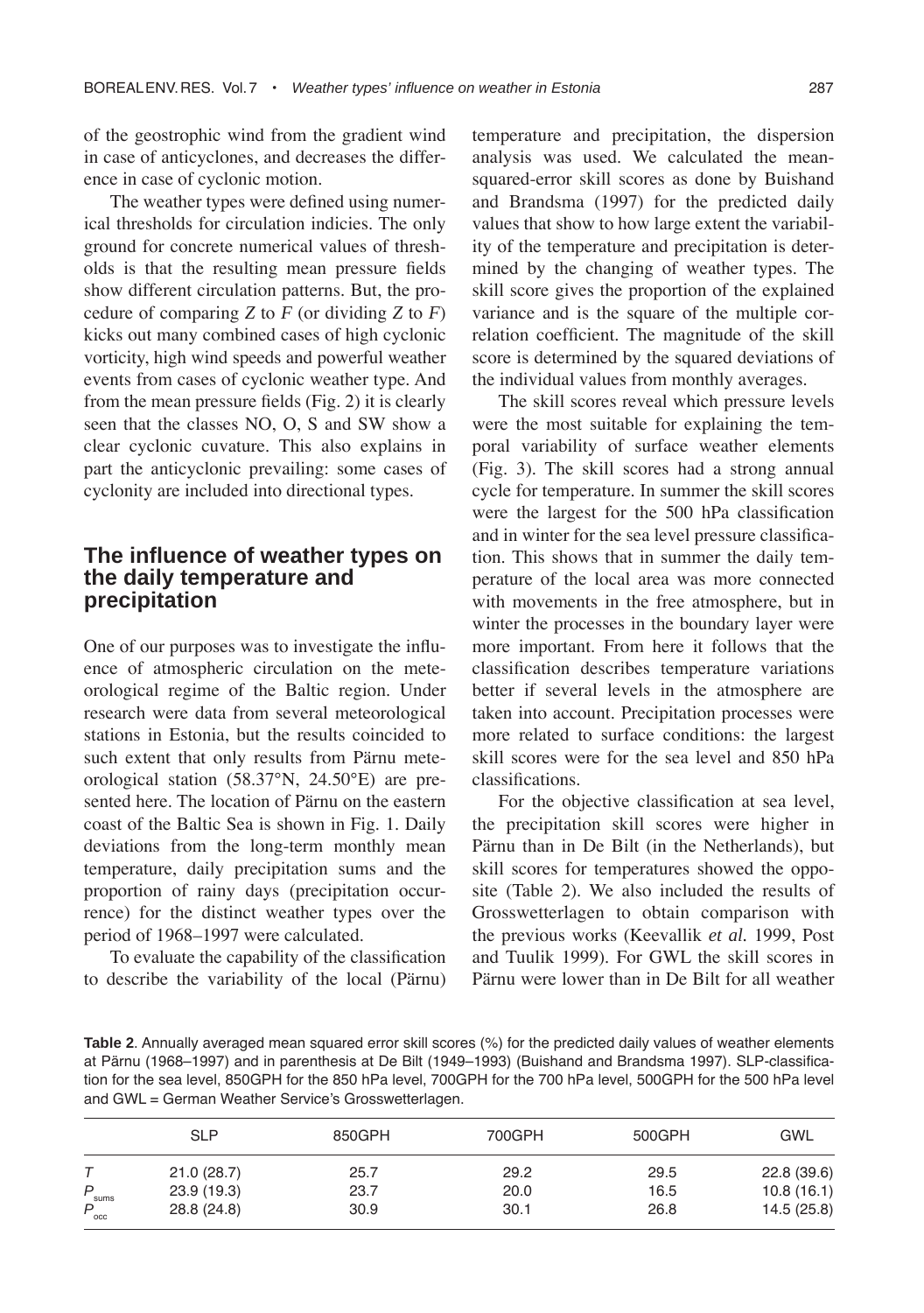elements. That proves that the Grosswetterlagen classification is less suitable for Estonia than for the Netherlands. Concerning temperature, the Baltic Sea area is a problem also for the objective scheme (skill scores are lower than for the Netherlands). It could be related to the fact that for this spatial scale of classification, the Atlantic Ocean as a homogeneous boundary surface is too far from the Baltic area, but close enough to the Netherlands. As our results for the precipitation were better than those for Netherlands, the determining scale maybe more local in this case and the vicinity of Atlantic may not play a role. Nevertheless, the skill scores for the objective weather types at Pärnu were higher than for Grosswetterlagen. It should therefore be possible to develop a classification that better describes the variability of weather elements. The investigation shows that classifications cannot describe the variability of temperature and precipitation equally well. The solution would be to find relations between the circulation parameters (direction and strenght of the dominant airflow, and vorticity) and any weather element separately, as it has been done in many downscaling studies, and based on the results, to establish respective classifications. This would eliminate also the subjectivity of thresholds.

# **Discussion and conclusion**

From the present work, it follows that for investigating the temporal variability of the atmospheric circulation in the Baltic Sea region the Jenkinson and Collison (1977) scheme is certainly good enough. It distinguishes certain different weather patterns; it is physically easily interpretable and uses only sea level pressures (that have the longest available time series). Its simple applicability to the Baltic Sea area pressure fields on different levels has also given better relations with weather elements than GWL. Temperature is best described by the classifications at higher levels of pressure (500 hPa and 700 hPa) and precipitation at the lower ones (sea level and 850 hPa). But the skill scores stay still low, which means that the scheme should be improved for downscaling purposes.

The results suggest that if we want the clas-

sification to describe well the variability of regional weather elements, then several circulation indices on different height levels should be taken into account. The use of simple physical models, like geostrophic wind approximation, gives a direct physical interpretation of the classification and a reasonable number of classes. The approximation of geostrophic wind is physically justified only for the free atmosphere. If we have only sea level pressure fields, some statistical classification could be used. If the task is to conserve also the physical meaning, the sea level winds in combination with empirical relations from the boundary layer dynamics could be used to get upper air motions.

*Acknowledgements*: This work was financially supported by the Estonian Science Foundation (grant No 4347). Two anonymous reviewers gave many useful comments to the first version of the paper. All this is gratefully acknowledged.

# **References**

- Bissoli P. & Dittmann E. 2001. The objective weather type classification of the German Weather Service and its possibilities of application to environmental and meteorological investigations. *Meteorol.* Z. 10: 253-260.
- Buishand T.A. & Brandsma T. 1997. Comparison of circulation classification schemes for predicting temperature and precipitation is the Netherlands. *Int. J. Climatol.* 17: 875-889.
- Gerstengarbe F.W., Werner P.C., Busold W., Rüge U. & Wegener K.-O. 1993. Katalog der Grosswetterlagen Europas nach Paul Hess und Helmuth Brezowsky. *Ber. Dtsch. Wetterdienstes,* 113, 4th ed., Selbstverlag des Deutschen Wetterdienstes, Offenbach am Main, Germany, 249 pp.
- Jenkinson A.F. & Collison F.P. 1977. An initial climatology of gales over the North Sea *Synoptic Climatology Branch Memorandum* No. 62, Meteorological Office, Bracknell, 18 pp.
- Kalnay E., Kanamitsu M., Kistler R., Collins W., Deaven D., Gandin L., Iredell M., Saha S., White G., Woollen J., Zhu Y., Leetmaa A., Reynolds R., Chelliah M., Ebisuzaki W., Higgins W., Janowiak J., Mo K.C., Ropelewski C., Wang J., Jenne R. & Joseph D. 1996. The NCEP/ NCAR 40-year reanalysis project. *Bull. Am. Meteorol. Soc.* 77: 437-472.
- Keevallik S., Post P. & Tuulik J. 1999. European circulation patterns and meteorological situation in Estonia. *Theor. Appl. Climatol.* 63: 107-116*.*
- Lamb H.H. 1972. British Isles weather types and a register of daily sequence of circulation patterns, 1861-1971. *Geophys. Mem*. 110, Meteorol. Office, London, 85 pp.
- Linderson M.L. 2001. Objective classification of atmospheric